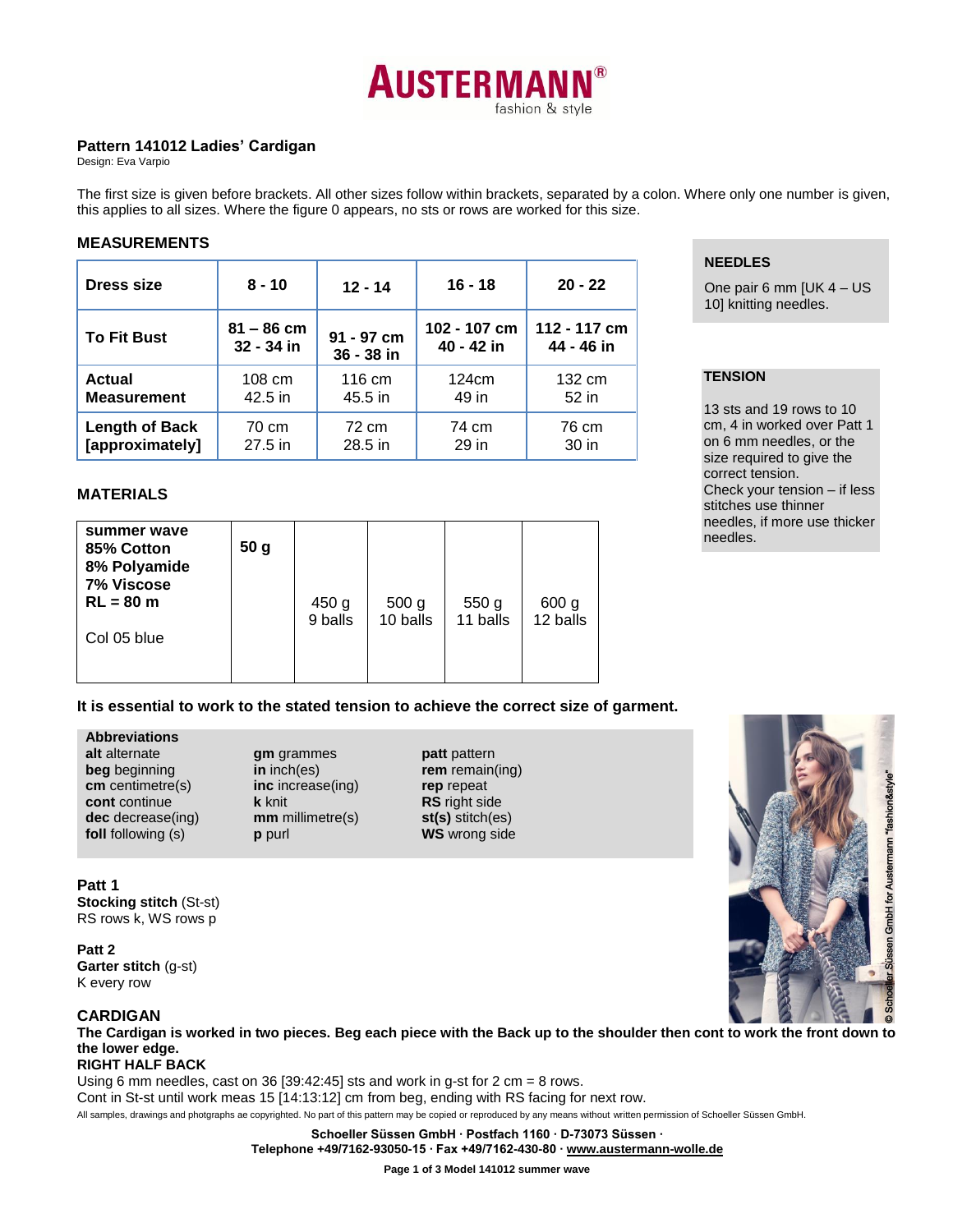

## **Side Shaping**

**Inc row (RS):** Inc 1 st in first st, patt to end.

Rep inc row every foll 10th row 5 times [every foll 10th row 3 times and every foll 12th row 2 times: every foll 10th row once and every foll 12th row 4 times:every foll 12th row 4 times and every foll 14th row once] = 42 [45:48:51] sts.

Cont in patt as set until work meas 40 [41:42:43] cm from beg.

## **Sleeve Shaping**

Rep inc row at beg of RS row as before every foll 4th row 2 times and every foll alt row 3 times. Then cast on at beg of RS rows, 3 sts once, 7 sts once and 10 sts once = 67 [70:73:76] sts.

Cont in patt as set without shaping for another 16 [17:18:19] cm, ending with RS facing for next row.

## **Neck Shaping**

**Next row (RS):** Cont St-st over 57 [60:63:66] sts, k10 (for g-st).

Cont in patt as set until work measures 70 [72:74:76] cm from beg. The shoulder is reached and the Back is complete.

# **RIGHT FRONT**

Cont in patt as set without shaping for 20 [21:22:23] cm, ending with RS facing for next row.

# **Sleeve Shaping**

Cast off 10 sts at beg of next RS, then cont to cast off at same edge 7 sts once and 3 sts once. Dec 1 st at same edge every foll alt row 3 times and every foll 4th row 2 times =  $42$  [ $45:48:51$ ] sts.

## **Side Shaping**

After another 4 rows, dec 1 st at beg of next RS row for all sizes, then cont to dec 1 st at same edge every foll 10th row 5 times [every foll 12th row 2 times and every foll 10th row 3 times:every foll 12th row 4 times and every foll 10th row once:every foll 14th row once and every foll 12th row 4 times] =  $36$  [39:42:45] sts.

Cont in patt without shaping for another 13 [12:11:10] cm. For lower edge, work 8 rows over all sts in g-st. Cast off sts.

## **LEFT HALF BACK**

Using 6 mm needles, cast on 36 [39:42:45] sts and work in g-st for 2 cm = 8 rows.

Cont in St-st until work meas 15 [14:13:12] cm from, ending with RS facing for next row.

## **Side Shaping**

**Inc row (RS):** Patt to last st, inc 1 st in last st.

Rep inc row every foll 10th row 5 times [every foll 10th row 3 times and every foll 12th row 2 times: every foll 10th row once and every foll 12th row 4 times:every foll 12th row 4 times and every foll 14th row once] = 42 [45:48:51] sts.

Cont in patt as set until work meas 40 [41:42:43] cm from beg.

## **Sleeve Shaping**

Rep inc row at end of RS row as before every foll 4th row 2 times and every foll alt row 3 times. Then cast on at beg of WS rows, 3 sts once, 7 sts once and 10 sts once = 67 [70:73:76] sts.

Cont in patt as set without shaping for another 16 [17:18:19] cm, ending with RS facing for next row.

## **Neck Shaping**

**Next row (RS):** k10 (for g-st), cont St-st over 57 [60:63:66] sts,

Cont in patt as set until work measures 70 [72:74:76] cm from beg. The shoulder is reached and the Back is complete.

# **LEFT FRONT**

Cont in patt as set without shaping for another 20 [21:22:23] cm, ending with WS facing for next row.

## **Sleeve Shaping**

Cast off 10 sts at beg of next WS, then cont to cast off at same edge 7 sts once and 3 sts once. Dec 1 st at same edge (end of RS rows) every foll alt row 3 times and every foll 4th row 2 times = 42 [45:48:51] sts.

## **Side Shaping**

After another 4 rows, dec 1 st at end of next RS row for all sizes, then cont to dec 1 st at same edge every foll 10th row 5 times (every foll 12th row 2 times and every foll 10th row 3 times:every foll 12th row 4 times and every foll 10th row once:every foll 14th row once and every foll 12th row 4 times] = 36 [39:42:45] sts.

Cont in patt without shaping for another 13 [12:11:10] cm. For lower edge, work 8 rows over all sts in g-st. Cast off sts.

## **Sleeve Bands**

Using 6 mm needles, pick up 52 [55:57:61] sts along lower edge of each sleeve and knit 8 rows, Cast off sts.

# **TO MAKE UP**

Pin pieces to measurements, cover with clean, damp towels and allow to dry. Join the back pieces at centre over 66 [68:70:72] cm with mattress stitch. Leave the front edges open. Join side and sleeve seams with mattress stitch.

All samples, drawings and photgraphs ae copyrighted. No part of this pattern may be copied or reproduced by any means without written permission of Schoeller Süssen GmbH.